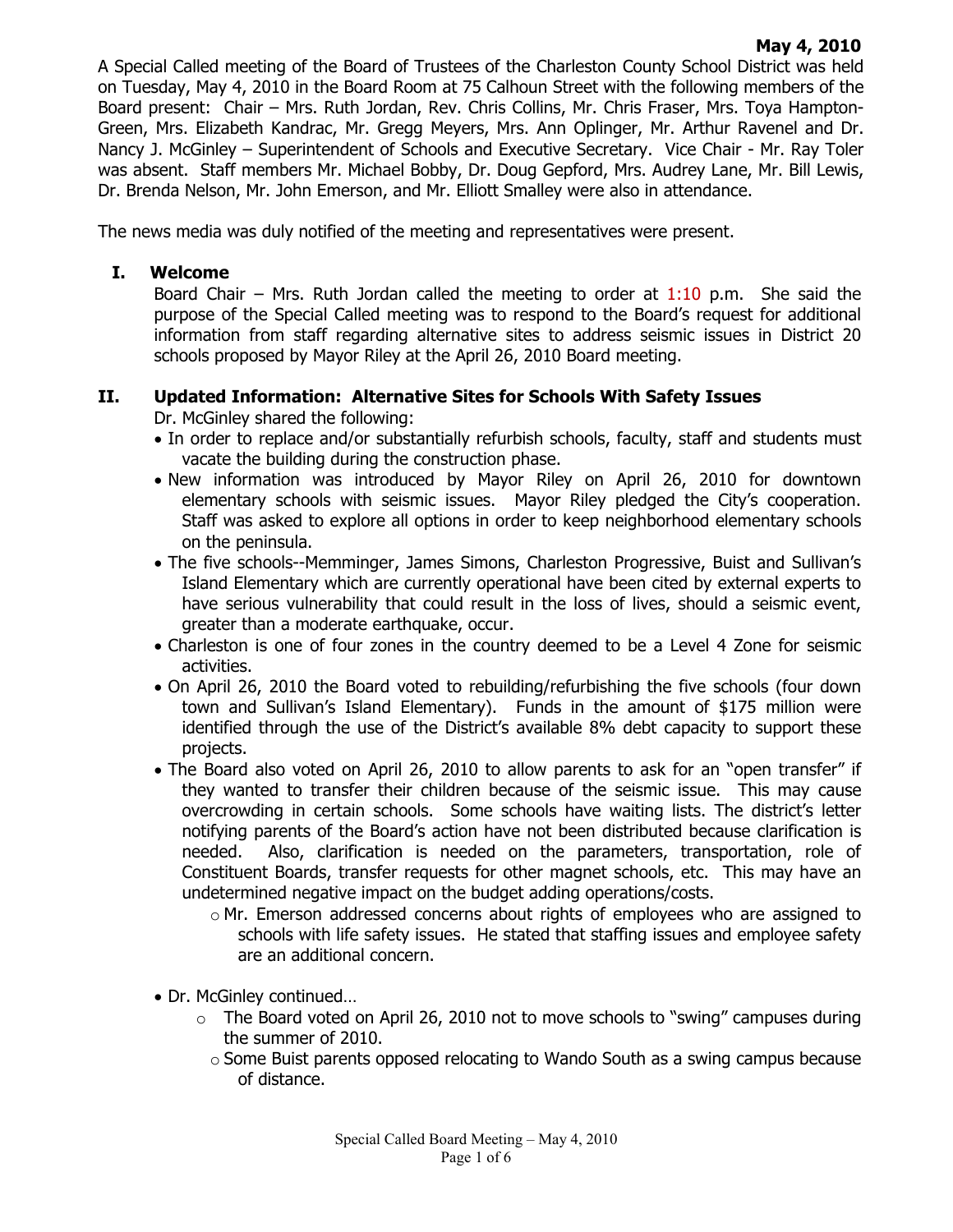- $\circ$  Staff considered rotating downtown schools into one swing space which would tremendously delay replacing of schools.
- $\circ$  The cost of utilizing swing campuses is substantially less than creating mobile campuses for Memminger and James Simons.
- o Title I funds may not be used for NCLB transfers if the district is using G.O.F. funds for "open transfers."
- $\circ$  Insurance coverage concerns—since the seismic vulnerability of these schools has been publicly documented, Insurance Trust with South Carolina School Boards Association is watching the seismic issues and actions taken by the Board. Insurance rates and/or coverage may be impacted.
- The Board may be asked to convene in Executive Session to discuss District liability with Mr. John Emerson – General Counsel.
- The second plan recommendation for Memminger and James Simons Elementary are:
	- $\circ$  Move Memminger to a mobile campus on park across from Mitchell. Memminger Child Development will stay in a single story annex for one year.
	- o Move James Simons to a mobile campus on Marlowe Park. James Simons Child Development will stay in single story annex for one year.
	- o Buist could be relocated to of Brentwood or Wando South campus
	- o Charleston Progressive Academy could relocate to the Berry campus. This would not impact the advance design of District 4 Arts Infused Elementary School which is being designed at the other end of the campus. The CREOC facility could e used for startup years one and two.
	- o Sullivan's Island Elementary School will move to Whitesides.
	- o Memminger and James Simons campuses are not likely to be completed by August 2010. January 2011 was identified as the earliest possible date. Other schools could be moved during the summer of 2010 or all schools could be moved January 2011. However, the challenge to move all at once would greatly impact operations staff.
	- o Delaying relocation of schools with seismic issues is not valid.
- Two sets of costs were shared:
	- $\circ$  Original Relocation Plan Total = \$1,557,636
	- $\circ$  New Relocation Plan with Mobile Campuses = \$5,371,289

At this time, the staff received comments and questions from individual Board members.

- Mr. Meyers said he expected a modification of the transfer policy to allow students to attend qualifying schools where there is space. He suggested the letter be re-written because of seismic issues elsewhere. He did not want folks to imply that District 20 schools are the only schools where there are seismic risks. Chicora may also have a seismic risk. Mr. Meyers said he didn't want to replicate efforts of the '50s which created a racial divide. He asked staff to create a list of other schools that don't meet current seismic standards. In reference to assignment of employees, Mr. Meyers said Dr. McGinley has the authority to re-assign employees. He went on to say that employees should not be forced to work in a facility where there is risk.
- Mr. Fraser said the Board voted to replace all schools identified with seismic issues. Therefore, those schools must be vacated. Although the Board didn't say when or where, it was never his intent not to relocate schools, he just wanted to delay for a better plan. While parents like having schools on the peninsula and keeping their children close to their homes, more capital funds is required to handle what the Board approved and what the District needs. In response to Mr. Fraser's comment about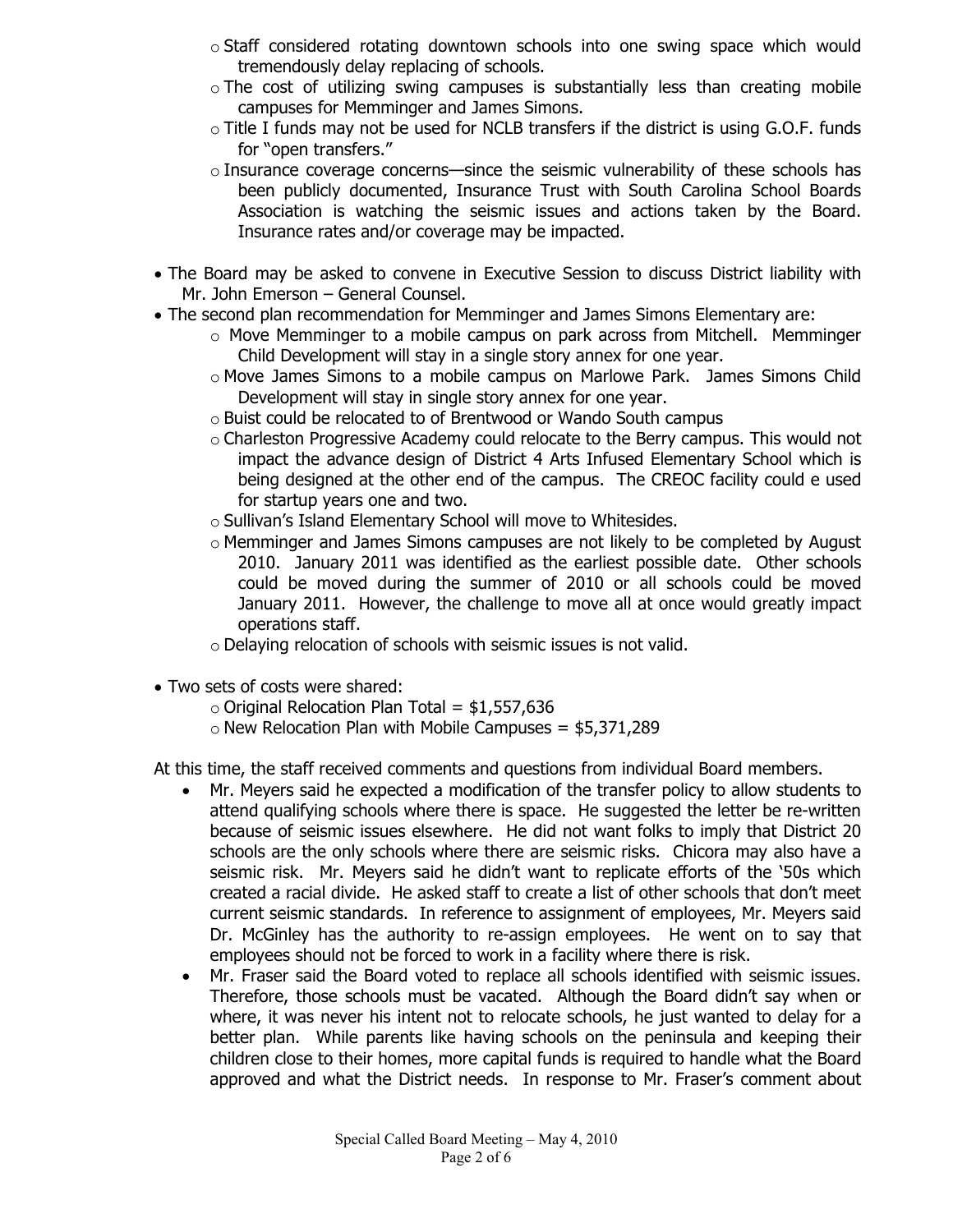timing, Mr. Bobby said the district's academic calendar didn't have to be used; moves could take place when possible.

- Mrs. Oplinger expressed concerns about the vote the Board took on April 26<sup>th</sup> and said she was not sure why the Board chose convenience over safety. She spoke of the recent earthquake in Haiti and seismic activity in Guatemala during her recent visit and said she could not live with herself if something happened to a student because she did not take a stand. She prefers being safe over inconvenienced.
- Mr. Ravenel applauded Mayor Riley for offering property to help the district and said the cost to prepare the property across from Mitchell is time consuming and costly. And, there would be a loss of money because property would be converted back after use. He said the seismic issue was raised when he inquired about the Rivers renovation which had been stopped. Then he learned about Virginia Tech's recommendation for seismic renovation. He suggested renovations be done during the summer to avoid interrupting students. Mr. Ravenel suggested the district consider soliciting help from Virginia Tech.

Mr. Ravenel questioned the whereabouts of the seismic report for Sullivan's Island Elementary which Mrs. Jordan requested. While he hopes to see a new school built for Sullivan's Island Elementary, if it's not a hazard, why are funds being spent on that school now? He suggested the District address schools with issues and said funds would be freed up if (Sullivan's Island) was taken off the table.

- Dr. McGinley responded to Board concerns as follows:
	- o The seismic report dated February 3, 2009 was forwarded earlier to Mrs. Jordan.
	- o Regarding Marlowe Park, the Mayor would relocate athletic programs, however, the property belongs to the District.

Dr. McGinley spoke of two costs, 1) bringing schools up to seismic safety and 2) building a new facility. I.e., a new facility for Buist would cost less. Mr. Lewis said minimal incremental work is costly and could not be done while students are out during the summer. He said detailed engineer reports are on the district's website. Work to be done is considerable for all four downtown multi-story buildings. He only recommends repair at Charleston Progressive.

- Mrs. Jordan said she requested the seismic report for Sullivan's Island 6-8 weeks ago and received only the back part of the report. Now more pages have been added. In 2008, funds were identified for a new roof for Sullivan's Island Elementary. When she contacted Mr. Lewis' office, no one could find the report which recently appeared.
- Mr. Lewis said engineers preparing to renovate the school notified staff of findings. Findings were brought to the Board and funds were reallocated. Mrs. Jordan continued stating that Sullivan's Island was being considered for closure because they only had approximately 90 students enrolled and could be relocated to another school. She concluded by saying she preferred not to discuss Sullivan's Island at this time because she needed more time to investigate this matter further.
- Rev. Collins said Mr. Ravenel and Mrs. Oplinger made good points. However, Haiti knew about the probability of an earthquake ten years earlier. He does not oppose making schools safe, but it matters how it is done. Rev. Collins asked about schools East of the Cooper that meets seismic codes. Mr. Lewis identified new facilities and those with additions--Pinckney, Cario, Laurel Hill, Mt. Pleasant Academy, James B. Edwards, Wando South and Wando. Rev. Collins said adding Sullivan's Island with downtown schools complicates things. He said that school doesn't appear to be in danger like the four schools downtown. He also expressed concerns about the cost to prepare two mobile campuses.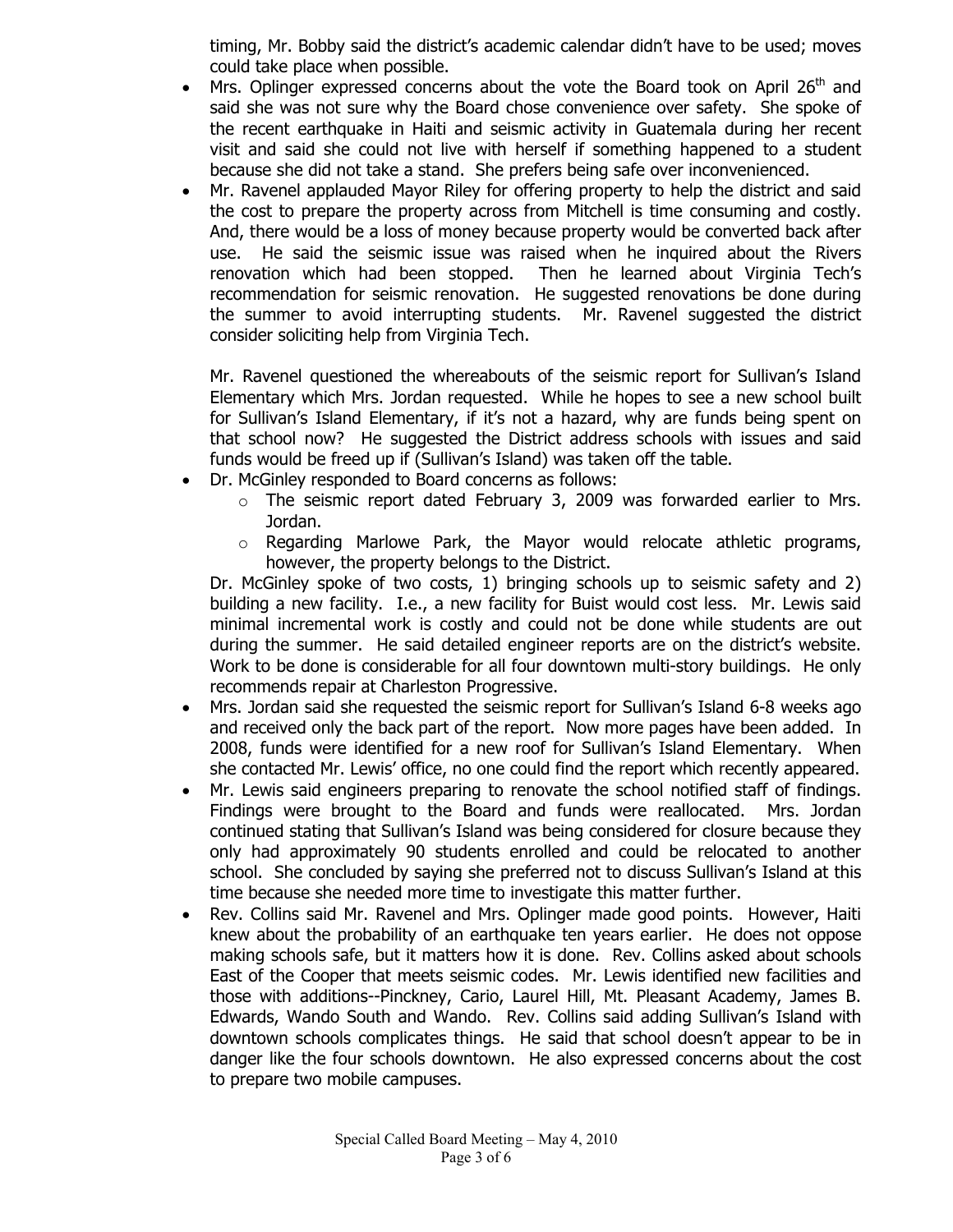- Mrs. Green suggested the Board err on the side of safety instead of forcing parents to make the decision. She said the transfer option offered by Mr. Meyers is not a good solution because magnet deadlines have passed, some schools have waiting lists and others are overcrowded. Mrs. Green read a letter she received from a Buist parent regarding the Board's April 26<sup>th</sup> vote not to relocate students at this time. In response to Mrs. Green, Mrs. Kandrac said that's why she suggested Mrs. Green abstain from voting on seismic decisions because her daughter attends Buist Academy. Mrs. Jordan urged Mrs. Kandrac to speak to the issue and refrain from personal attacks.
- Mrs. Kandrac said the district has known for ten years about the risks and dangers. She questioned why other Board members did not receive the seismic report given earlier to Mrs. Jordan. Mrs. Kandrac suggested the Superintendent's letter be revised, said it's been 124 years since the last earthquake and asked the measurement of a medium sized earthquake. She went on to say Haiti knew about the probability of an earthquake and that Summerville is on the fault line, unlike Charleston.
- Mr. Meyers said he appreciates different ways Board members look at the issue. Everyone agrees on the safety issue and that there needs to be a fix. He suggested Archer and Fraser also be considered as temporary sites downtown. He requested a comprehensive schedule to rebuild with or without capital funding. He said it is necessary to anticipate all the steps and not just some. He went on to say investing in infrastructure at two sites he proposed, could possibly result in using one of them as a permanent site.
- Mr. Fraser said Mr. Ravenel made a good point about the amounts to construct mobile campuses. He received a lot of correspondence. Many said to slowdown. Mr. Fraser said the Board approved the recommendation to use the 8% funds.
- Mr. Lewis, in response to questions from Rev. Collins, said the state prefers certain kinds of mobiles be used that shake, but are safer.
- Mrs. Jordan said that in February 2010 the Board received a report stating that four downtown schools were not seismically safe. April 26, 2010 the Board approved a motion to repair at \$150-\$175 million. There are safe swing spaces for students. Setting up mobile campuses is unacceptable. The first recommendation from staff was the best option. She appreciates the Mayor's offer, Mr. Meyers new option, and options from others. She reiterated that she supports the original recommendation over spending \$5 million for two mobile campuses. However, she said buildings can't be repaired with students occupying those facilities. She is concerned that the insurance carrier is waiting to see what the Board is trying to do to determine liability.
- Mr. Meyers said he didn't mind spending extra money. It's all about safety.

## **Motions:**

Mr. Meyers motioned, seconded by Mr. Fraser to approve the relocation recommendation for Memminger, James Simons, Sullivan's Island. Since Mr. Meyers later withdrew this motion, no action was taken.

Mr. Ravenel motioned, seconded by Mrs. Oplinger to adopt the original relocation plan presented to the Board on April 26, 2010. The motion failed 4-4 (Collins, Fraser, Kandrac and Meyers opposed).

Mr. Fraser motioned, seconded by Mr. Meyers to approve options presented today moving Memminger moving Memminger and Mitchell to mobile campuses, Sullivan's Island to Whitesides. Meyers offered an amendment to this motion, directing staff to bring a feasibility study back to the Board on Monday, May 10, 2010 about the possibility of using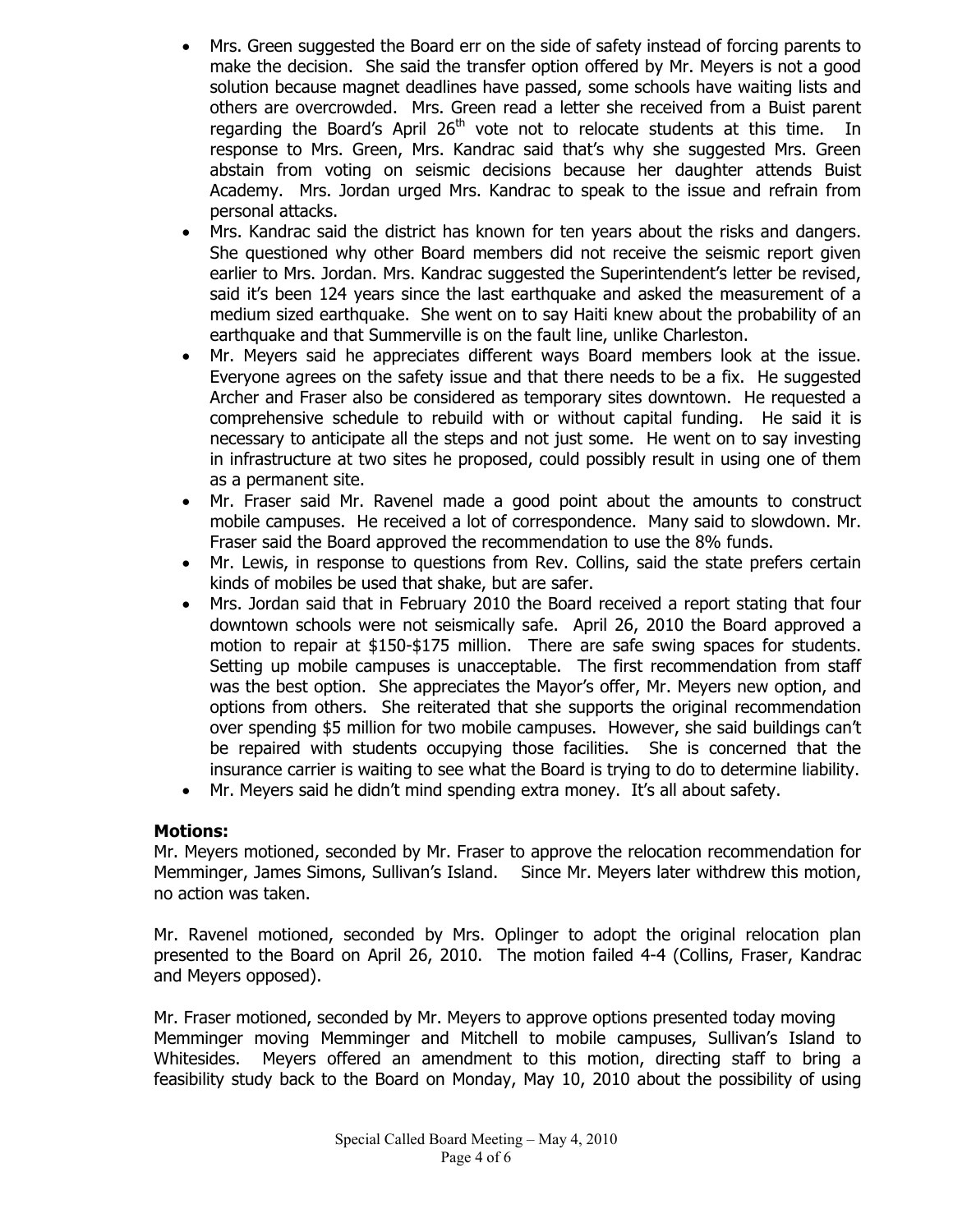Fraser and Archer campuses as a swing space option for Buist and Charleston Progressive. The motion failed 3-5 (Fraser, Meyers and Ravenel supported the motion).

At this time, Dr. McGinley said the time and cost in the first recommendation was based on the fact that most students at Charleston Progressive and Buist don't live downtown. Brentwood was suggested to keep the cost down. The cost to build mobile campuses which would be torn down may cost \$5 million more.

In response to Rev. Collins concern about the urgency in moving Sullivan's Island, Mr. Fraser said unreinforced masonry; Mr. Meyers said funds have already been allocated.

 Mr. Fraser motioned, seconded by Mr. Meyers to approve moving only three schools: Memminger to site near Mitchell, James Simons to Marlowe Park and Sullivan's Island to Whitesides. Mr. Meyers later withdrew his motion. Therefore, no action was taken on this motion.

Mrs. Green motioned, seconded by Mrs. Jordan to adopt the recommendation the Superintendent presented earlier today relocating Buist to Brentwood, Sullivan's Island to Whitesides, Charleston Progressive to Berry, Memminger to Mitchell Park and James Simons to Marlowe Park. The motion failed 2-6 (Green and Jordan supported the motion).

Mr. Meyers motioned, seconded by Mr. Fraser to approve the recommendation received earlier today from staff for Charleston Progressive and Buist subject to staff reporting to the Board at the next meeting on the feasibility of using Fraser and Archer as swing space. Mr. Myers later withdrew his motion.

Mr. Ravenel said he would vote against any motion which includes mobile parks which are fiscally irresponsible.

Mr. Fraser motioned for staff to bring a recommendation that doesn't require more than two schools to move at once and have schools remain in District 20 while construction is done with exception to Sullivan's Island. No one second this motion

Dr. McGinley questioned issuance of letters to 1300 District 20 parents offering transfers where space is available or no waiting list, and provision of transportation. Mr. Meyers said Board Policy JFABD doesn't offer transportation. Mrs. Jordan asked if the apprehension was about moving Buist or Charleston Progressive. Mr. Ravenel said the Board could do anything with unanimous consent.

Mr. Ravenel asked for unanimous consent to revisiting the vote on the original relocation plan recommendation of April  $26<sup>th</sup>$ . The vote on unanimous consent failed 6-2 (Collins and Kandrac opposed).

Mr. Fraser motioned, James Simons relocate to Brentwood, Sullivan's Island relocate to Whitesides, Memminger relocate to Mitchell, Charleston Progressive relocate to Berry, and Buist relocate to Brentwood. No on second this motion.

Mrs. Jordan requested answers to Dr. McGinley's questions about letters, open enrollment and transportation. Mr. Meyers said the 1300 letters should be sent because of the vote on April  $26<sup>th</sup>$ , transfer students if space is available under the current transfer policy and no transportation would be provided.